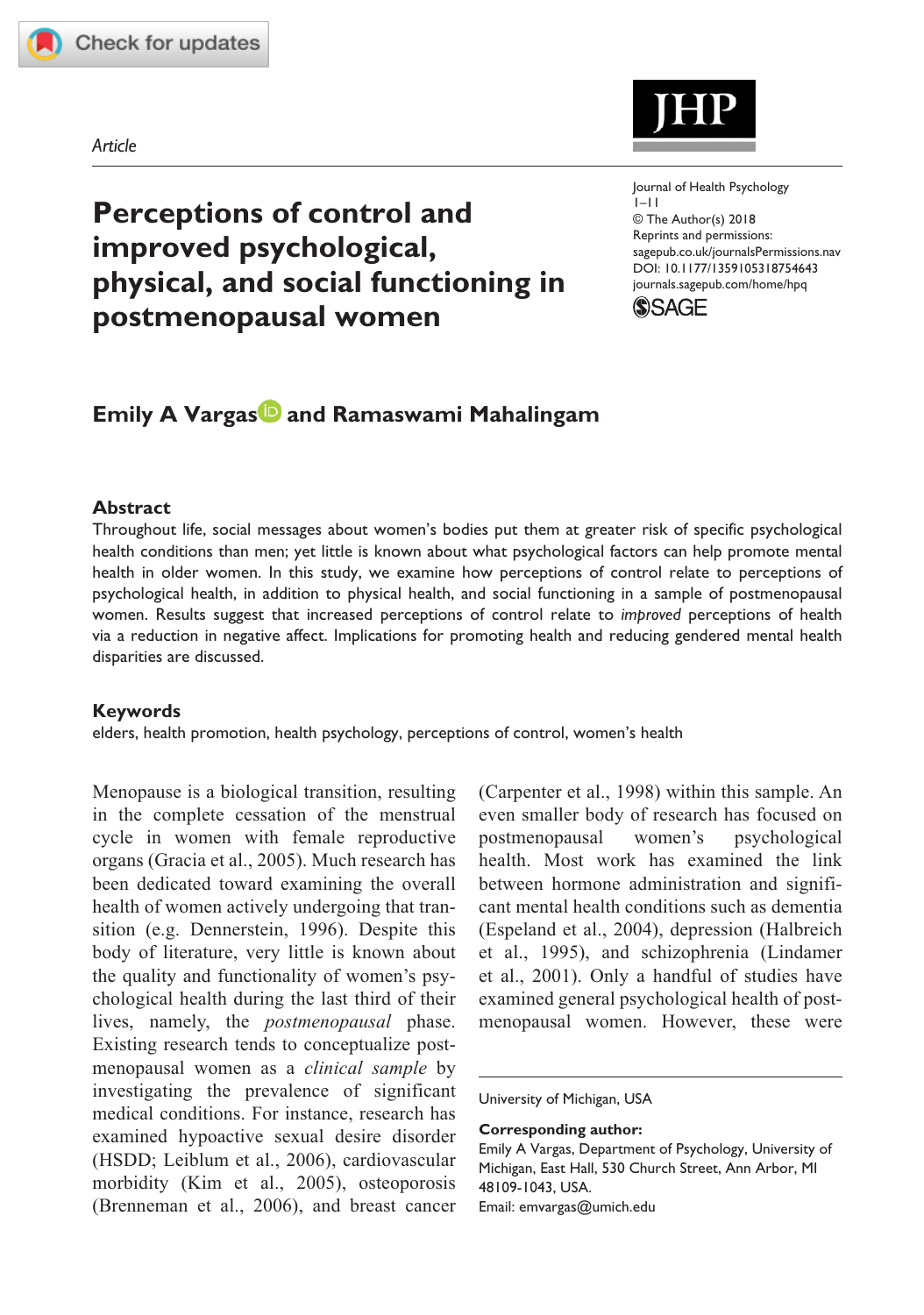investigated within the context of exercise regimens or hormone replacement therapy (Asbury et al., 2006).

Altogether, there is a paucity of research dedicated to understanding the psychological health of postmenopausal women. We aim to close this *major* gap within the research.

# **Aging, psychological health, and reproduction**

Women are at a disproportionally greater risk of certain psychological health conditions, such as depression, than men (Nolen-Hoeksema, 2001). Social messages about women's bodies have contributed to this mental health disparity and have the potential to exacerbate psychological health risks as women age (Afifi, 2007). Unlike men, women's bodies are objectified—or perceived as a collection of body parts—and valued for their appearance (Fredrickson and Roberts, 1997) and ability to reproduce, whereby women are socially prescribed to reproduce and their social "value" as an individual is located within that function (Russo, 1976). Social pressures about women's reproductive abilities can have damaging psychological consequences. The more women internalize objectifying social messages throughout their life, the greater they are at risk of psychological health problems (World Health Organization (WHO), 2002). Therefore, postmenopause is a necessary period to examine, because women have completely undergone a biological transition that removes all reproductive capabilities. This period eliminates women's reproductive value and heightens the potential for psychological health risks. In addition, there has been a call to empirically examine the psychological health of aging women, with a focus on mitigating gender disparities (Rodin and Ickovics, 1990). To address this, we focus on a sample of postmenopausal women and investigate how psychological factors could serve to *promote* various dimensions of their health, including psychological health, physical health, and social functioning.

# **Perceptions of control**

There are important individual differences in perceptions of control or the belief that one has control over domains of their life (Rotter, 1954). These perceptions may not always be stable across one's life. Some research has suggested that perceptions of control tend to decline over age (Lachman et al., 2011), especially control perceptions in the domain of health (Lachman and Firth, 2004). Thus, it is critical to continue to examine perceptions of control, especially as one ages.

# *Perceptions of control and health*

Perceptions of control have been directly linked to health outcomes. Research has found that individuals with greater perceived control are more likely to engage in physical behaviors that promote health (Berglund et al., 2014). Consequently, increased perceived control has been considered a health plus factor (Wallston et al., 1976). Although perceptions of control have been linked to engagement in behaviors, there is not much work examining how increased perceptions of control can relate to one's self-perceptions of physical health (Alogna, 1980). It is likely that increased perceptions of control would positively relate to increased perceptions of health. Furthermore, it is necessary to take the psychosocial context into account when considering control and perceptions of health. As previously mentioned, menopause is a biological transition that naturally occurs in women. Postmenopausal women have the unique shared experience of undergoing a salient physical change which is beyond their behavioral control. This life event can inform health perceptions in many ways (Bromberger and Matthews, 1996) due to multiple associated social, psychological, and physical factors.

Little work has looked at how perceptions of control relates to psychological health. There is evidence suggesting that increased perceptions of control negatively relate to stress (Corah, 1973) and depression (Grote et al., 2007). It is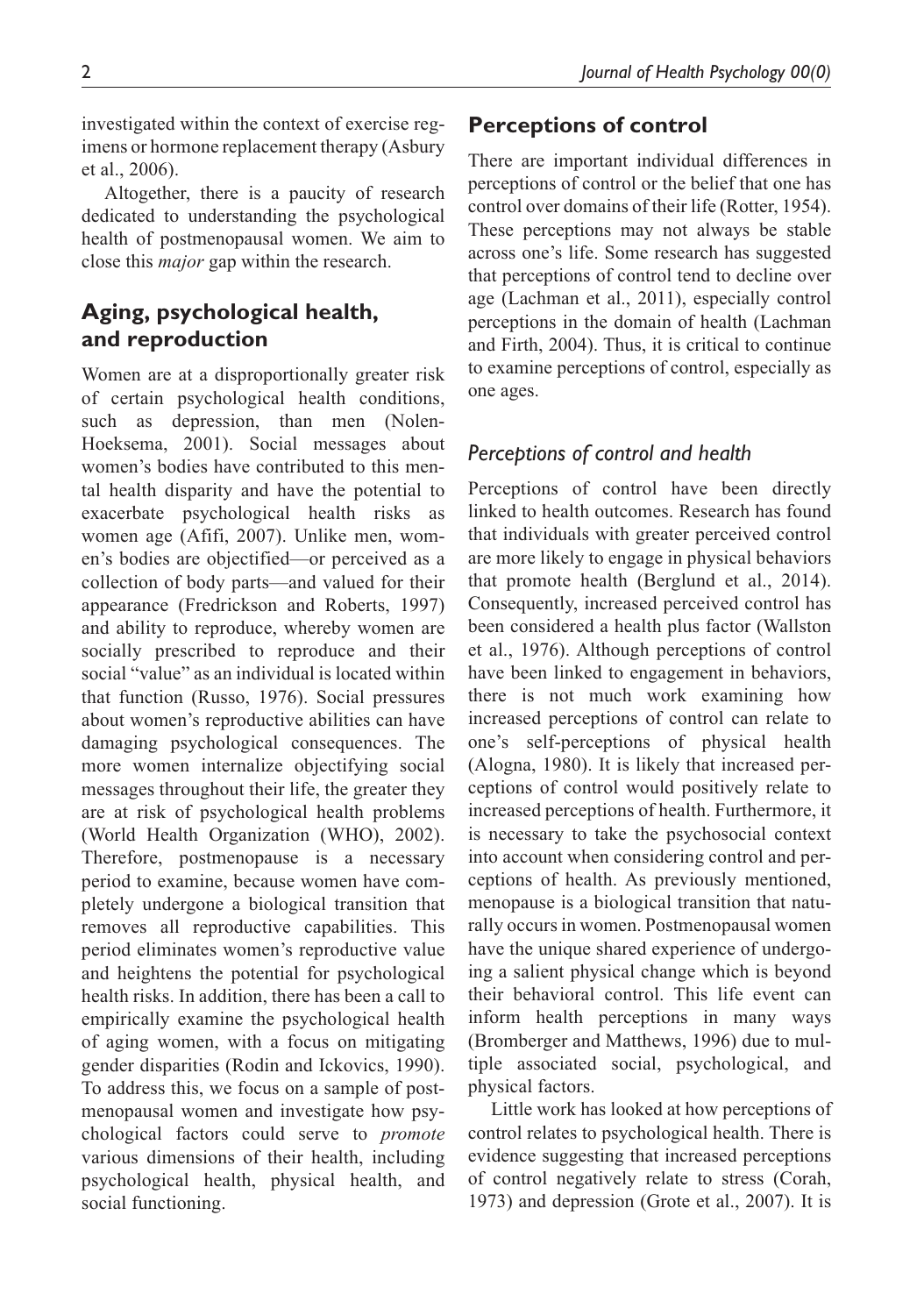necessary to investigate how perceptions of control can relate to other psychological health indicators to help *promote* health. In one study, increased perceptions of control related to an increase in psychological health through a decrease in negative affect, a variable indicating poor psychological health (Vargas et al., 2017). It is essential to examine this link in a different context. Thus, in this study, we plan to expand this body of literature by examining how perceptions of control relate to *increased* perceptions of health through a reduction in negative affect.

# *Perceptions of control and social functioning*

Like perceptions of control, one's social functioning has been established as a significant plus factor toward promoting health outcomes (see Smith et al., 1994 for a meta-analysis). Social functioning refers to one's engagement with their social networks, including their maintenance and expansion of them (Hirschfeld et al., 2000). Some literature has investigated how perceptions of control and social factors impact health (e.g. Lachman et al., 2010). For instance, increased social ties help buffer stress (Cohen and Wills, 1985) and lead to increased informational, instrumental, and emotional support (Umberson et al., 2010). Only a handful of studies have considered how these two individual factors (i.e. control and social functioning) may be directly related to each other (Sandler and Lakey, 1982). It is necessary to further investigate why and how perceptions of control and social functioning relate, especially for women.

Control and social functioning are stereotyped as oppositional elements for women (Rudman, 1998). Control is an individual difference that is stereotyped as masculine, whereas social interdependence is stereotyped as feminine (Eagly and Steffen, 1984). Together, these are pitted against each other as a double bind, informing the way that individuals perceive women and informing the way women actively navigate between being one or the other (Diekman and Eagly, 2000). In recent years, control (i.e. agency) and social functioning (i.e. interdependence) are conceptualized as individual dimensions that can be simultaneously held within women to varying degrees, rather than zero-sum or oppositional elements (Abele and Wojciszke, 2007). Understanding how these two factors relate may have important health implications. Across several studies, individuals with greater perceived control reap greater psychological health outcomes (e.g. reduced stress) from their social networks, compared to individuals with less perceived control (Solomon et al., 1988). Despite the health implications of this relationship, the existing body of research on women's health has generally focused on either the effects of social functioning (e.g. Mitchell and Hodson, 1983) or control (Gourounti et al., 2012) but rarely examines how they relate (e.g. García et al., 2002), especially within samples of older women. In this study, we examine whether perceptions of control can positively relate to increased social functioning through a reduction in negative affect.

## *The current study*

Taken together, in this study, we examine how perceptions of control relate to perceptions of psychological health, physical health, and social functioning in a sample of postmenopausal women. Consistent with the model proposed in Vargas et al. (2017), we predict that perceptions of control will be related to improved perceptions of physical health (H1), psychological health (H2), and social functioning (H3) through a reduction in negative affect.

## **Materials and methods**

We used data from the Study of Women's Health Across the Nation (SWAN), a multi-site, longitudinal epidemiological study (Sutton-Tyrrell et al., 2014). The entire study included data from a total of 3302 women from 1994 through their 10th annual follow-up visit (2006–2008). Because we are interested in examining postmenopausal women, we used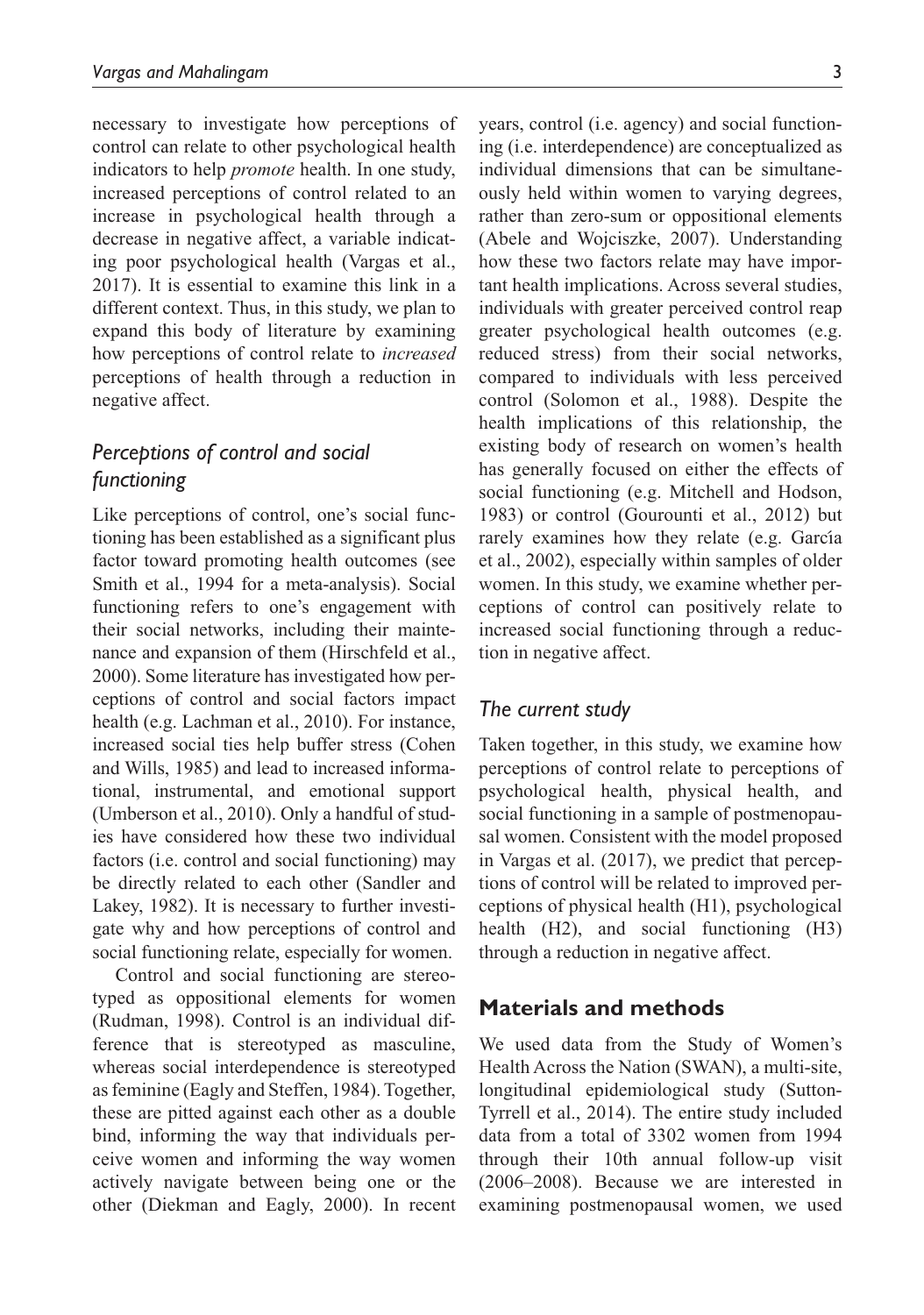data from the 10th annual follow-up visit (*n*=2239) when majority of the sample was postmenopausal (75%). The final dataset had data collected in multiple cities from Boston, MA to Los Angeles, CA. We excluded women who were not postmenopausal and excluded women who may have had their menopausal status shaped by a medical procedure (i.e. hysterectomy or oophorectomy). The final sample included 1681 women.

#### *Measures*

*Perception of control.* Participants indicated on a 5-point scale (1=*Never* and 5=*Very Often*) the extent to which they felt control in their life by responding to the following: "Felt unable to control important things in your life?" Control was recoded, and higher values indicate greater perceived control over one's own life.

*Positive and negative affect schedule.* The 20-item positive and negative affect schedule (PANAS) was used to measure positive and negative affect (Watson et al., 1988). Participants indicated on a 5-point scale (1=*Very Slightly or Not at All* and 5=*Extremely*) the extent to which they agreed with the scale statements on both dimensions of emotions. The 10 positive affect items were averaged into a measure of Positive Affect, and the 10 negative affect items were averaged into a single measure of Negative Affect. Both scales were reliable and higher scores on each dimension represent greater positive and negative affect, respectively.

*Short form-36.* The short form-36 (SF-36) was used to assess self-perceptions of physical and mental health across eight sub-scales (Ware and Sherbourne, 1992). For each scale, higher values indicate worse health. The eight sub-scales included the following: bodily pain, vitality, social functioning, role-emotional, mental health, general health, physical functioning, and role-physical. Dimensions using multiple Likert scales were standardized. These assess perceptions of physical health, psychological health, and social functioning.

## **Results**

#### *Participants*

Majority of the sample identified as White (non-Hispanic; 49%), 29 percent identified as Black/African American, 11percent identified as Japanese or Japanese American, and 10percent identified as Chinese or Chinese American. The average age of women in the sample was 56.43 years (standard deviation  $(SD)=2.61$ ), majority had a total family income (before taxes) of US\$100,000 or more, and majority were married (65%). We used data from Part A of the Questionnaire, about 93 percent of the sample completed the full self-administered questionnaire, while approximately 1percent completed their questionnaire via phone interview or did an abbreviated questionnaire plus follow-up interview, and about 5 percent did an abbreviated questionnaire with no follow-up interview.

#### *Descriptive statistics*

In general, the sample indicated high ratings of perceptions of control  $(M=4.16, SD=0.96)$ . Furthermore, the participants indicated moderate levels of Positive Affect (*M*=3.35, SD=0.81;  $\alpha$ =.92) and relatively low levels of Negative Affect (*M*=1.54, SD=0.57; *α*=.87). For the SF-36, information about all eight sub dimensions, including descriptive statistics, sample items, and standardization, are included in Table 1.

#### *Primary analyses*

To examine our hypotheses, we used the PROCESS macro for SPSS (Hayes, 2012) and ran a mediation analysis for each dependent variable. In our results, we first present the test of significance, which is indicated by a significant indirect effect (Preacher and Hayes, 2004; Zhao et al., 2010), using bias-corrected bootstrapped confidence intervals (CIs). If the CI does not contain zero at the .05 level, the effect is statistically significant (Preacher and Hayes, 2004). Then, we report the unstandardized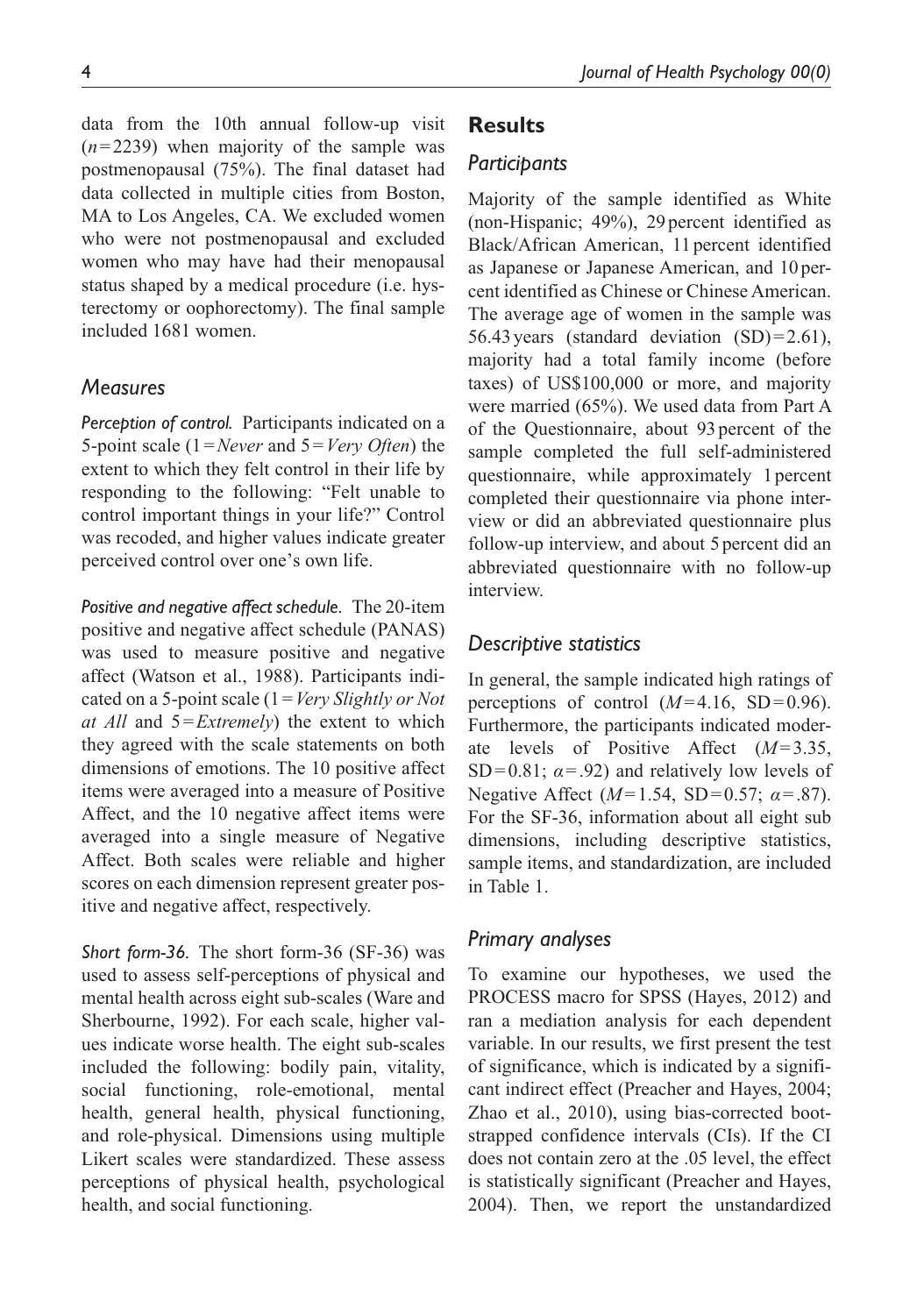| SF-subscale             | Number<br>of items | Sample item                                                                                                                                  | Standardized<br>(Z-scored) | $\alpha$ | M(SD)      |
|-------------------------|--------------------|----------------------------------------------------------------------------------------------------------------------------------------------|----------------------------|----------|------------|
| Bodily pain             | $\overline{2}$     | How much bodily pain have you had<br>in the past 4 weeks?                                                                                    | Yes                        | N/A      | 0.00(1.00) |
| Vitality                | 4                  | Did you feel worn out?                                                                                                                       | <b>No</b>                  | .86      | 3.00(0.99) |
| Social<br>functioning   | 2                  | During the past 4 weeks, how much<br>time has your physical health or<br>emotional health interfered with<br>your social activities?         | Yes                        | N/A      | 0.00(1.00) |
| Role-<br>emotional      | 3                  | During the past 4 weeks, have you<br>cut down on activities/ work due<br>to emotional problems (e.g. feeling<br>anxious)? (Yes or No answer) | No                         | N/A      | N/A        |
| Mental<br>health        | 5                  | During the past 4 weeks, have you<br>been a nervous person?                                                                                  | No                         | .82      | 2.13(0.76) |
| General<br>health       | 5                  | In general, would you say your<br>health is excellent, very good, good,<br>fair, or poor?                                                    | Yes                        | .80      | 0.00(1.00) |
| Physical<br>functioning | $\overline{10}$    | How much does your health now<br>limit you in these activities, (e.g.<br>Walking several blocks)?                                            | No                         | .92      | 1.38(0.47) |
| Role-physical           | 4                  | During the past 4 weeks, did you<br>have difficulty performing work or<br>other activities? (Yes or No answer)                               | No                         | N/A      | N/A        |

**Table 1.** Descriptive statistics SF-36.

SF-36: short form-36; SD: standard deviation.

coefficient for each part of the indirect effect, followed by the coefficient for the direct effect (Zhao et al., 2010).

## *Hypothesis 1: perceptions of control on perceptions of physical health*

*Body pain.* There was a statistically significant indirect effect of perceptions of control on a reduction of body pain perceptions (*b*=−.14, boot standard error (SE)=.02, 95% CI (−.18, −.10)). Within the indirect path, a unit increase in perceptions of control was related to a decrease in negative affect (*b*=−.31, *t*(1, 472)=−24.22, *p*<.001). Holding control constant, a unit increase in negative affect was associated with a significant increase in perceptions of pain (*b*=.44, *t*(1, 471)=8.39, *p*<.001). The direct effect was significant (*b*=−.09, *t*(1, 472)=−3.03, *p*<.01), indicating that while controlling for the mediator, perceptions of control were associated with a reduction in perceptions of body pain.

*Vitality.* There was a statistically significant indirect effect of perceptions of control on a reduction of perceptions of poor vitality (*b*=−.17, boot SE=.03, CI (−.21, −.14)). A unit increase in perceptions of control was related to a decrease in negative affect (*b*=−.31, *t*(1, 473)=−24.27, *p*<.001). Holding control constant, a unit increase in negative affect was associated with a significant increase in poor vitality (*b*=.55, *t*(1, 472)=11.39, *p*<.001). Furthermore, the direct effect was significant (*b*=−.23, *t*(1, 473)=−8.24, *p*<.001), indicating that while controlling for the mediator, perceptions of control were associated with a reduction in perceptions of poor vitality.

*General health.* There was a statistically significant indirect effect of perceptions of control on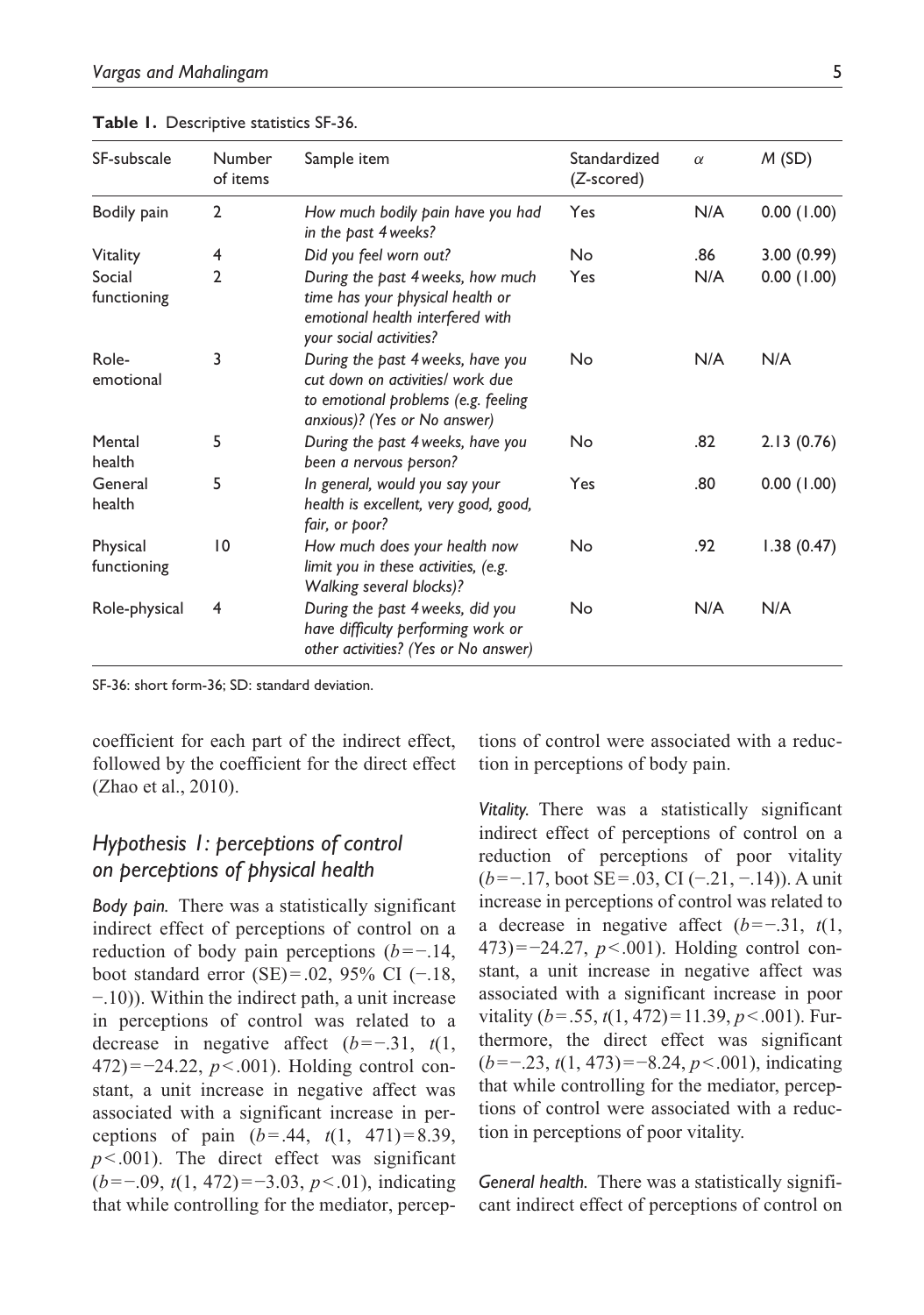a reduction of negative perceptions of general health (*b*=−.13, boot SE=.02, 95% CI (−.17, −.10)). A unit increase in perceptions of control was related to a decrease in negative affect (*b*=−.31, *t*(1, 474)=−24.24, *p*<.001). Holding control constant, a unit increase in negative affect was associated with a significant increase in negative perceptions of general health (*b*=.42, *t*(1, 473)=8.28, *p*<.001). Furthermore, the direct effect was significant (*b*=−.13, *t*(1, 473)=−4.46, *p*<.001), indicating that while controlling for the mediator, perceptions of control were associated with a reduction in negative perceptions of general health.

*Physical functioning.* There was a statistically significant indirect effect of perceptions of control on a reduction of negative perceptions of physical functioning (*b*=−.03, boot SE=.01, 95% CI (−.05, −.02)). A unit increase in perceptions of control was related to a decrease in negative affect (*b*=−.31, *t*(1, 471)=−24.24, *p*<.001). Holding control constant, a unit increase in negative affect was associated with a significant increase in negative perceptions of physical functioning (*b*=.10, *t*(1, 473)=3.99, *p*<.001). Furthermore, the direct effect was significant (*b*=−.04, *t*(1, 473)=−2.99, *p*<.01), indicating that while controlling for the mediator, perceptions of control were associated with a reduction in negative perceptions of physical functioning.

*Role-physical.* There was a statistically significant indirect effect of perceptions of control on a reduction of negative perceptions of rolephysical health (*b*=−.14, boot SE=.03, 95% CI (−.20, −.09)). A unit increase in perceptions of control was related to a decrease in negative affect (*b*=−.31, *t*(1, 474)=−24.24, *p*<.001). Holding control constant, a unit increase in negative affect was associated with a significant increase in negative perceptions of role-physical health  $(b=.45, t(1, 473)=6.41, p<.001$ ). The direct effect was significant (*b*=−.24, *t*(1, 473)=−5.91, *p*<.001), indicating that while controlling for the mediator, perceptions of control were associated with a reduction in negative perceptions of role-physical health.

# *Hypothesis 2: perceptions of control on perceptions of psychological health*

*Role-emotional.* There was a statistically significant indirect effect of perceptions of control on a reduction of negative perceptions of roleemotional health (*b*=−.18, boot SE=.02, 95% CI ( $-0.22, -0.14$ ). A unit increase in perceptions of control was related to a decrease in negative affect (*b*=−.31, *t*(1, 471)=−24.21, *p*<.001). Holding control constant, a unit increase in negative affect was associated with a significant increase in negative perceptions of role-emotional health  $(b=.57, t(1, 470)=13.11, p<.001$ ). The direct effect was significant (*b*=−.19, *t*(1, 471)=−7.34, *p*<.001), indicating that while controlling for the mediator, perceptions of control were associated with a reduction in negative perceptions of role-emotional health.

*Mental health.* There was a statistically significant indirect effect of perceptions of control on a reduction of negative perceptions of mental health (*b*=−.24, boot SE=.02, 95% CI (−.27, −.20)). A unit increase in perceptions of control was related to a decrease in negative affect (*b*=−.31, *t*(1, 474)=−24.24, *p*<.001). Holding control constant, a unit increase in negative affect was associated with a significant increase in negative perceptions of mental health  $(b=.76, ...)$ *t*(1, 473)=26.27, *p*<.001). The direct effect was significant (*b*=−.18, *t*(1, 473)=−10.78, *p*<.001), indicating that while controlling for the mediator, perceptions of control were associated with a reduction in negative perceptions of mental health.

# *Hypothesis 3: perceptions of control on perceptions of social functioning*

*Social functioning.* There was a statistically significant indirect effect of perceptions of control on a reduction of negative social functioning (*b*=−.20, boot SE=.02, 95% CI (−.25, −.17)). A unit increase in perceptions of control was related to a decrease in negative affect (*b*=−.31, *t*(1, 474)=−24.24, *p*<.001). Holding control constant, a unit increase in negative affect was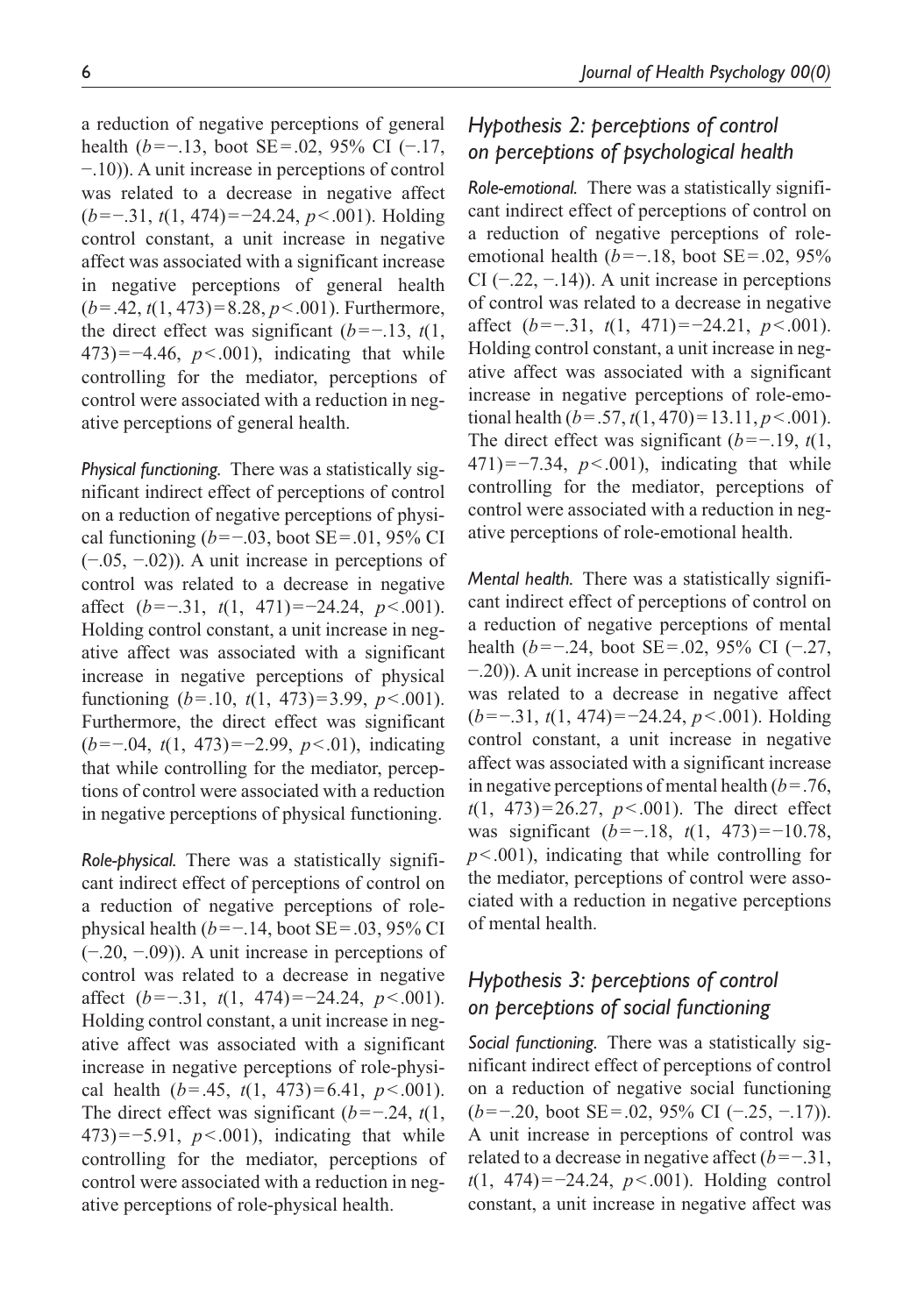associated with a significant increase in negative social functioning  $(b = .65, t(1, 473) = 14.04$ ,  $p$ <.001). The direct effect was significant (*b*=−.25, *t*(1, 473)=−9.14, *p*<.001), indicating that while controlling for the mediator, perceptions of control were associated with a reduction in negative social functioning.

## **Discussion**

This study examined the relationship between perceptions of control and perceptions of psychological health, physical health, and social functioning in a sample of postmenopausal women. We found support for hypothesis 1, such that increased perceptions of control related to improved perceptions of physical health through reductions in negative affect. These findings are among the first to relate control to perceptions of physical health and to consider postmenopausal women as a non-clinical sample. Our results demonstrate that control may be the critical antecedent necessary in promoting health in postmenopausal women. For instance, perceptions of physical health may be related to increased health promotional behaviors, which in turn may bolster health outcomes.

Increasing women's perceptions of control has implications for health care in the United States. Women represent half of the population, and compared to men, women are more likely to live longer, more likely to go to the doctor, and are more likely to rely on long-term medical care (Briscoe, 1987; Centers for Disease Control and Prevention (CDC), 2016). Thus, health-care organizations must attend to the health of the average woman more frequently and for many more years, as compared to the average man. Promoting perceptions of control in women could help increase the likelihood of women adhering to their health-care plans and reduce preventable diseases; these factors are associated with a reduction in medical costs (Fries et al., 1993). For these reasons, it is necessary for researchers to continue investigating factors that serve to benefit postmenopausal women's health.

In line with hypothesis 2, increased perceptions of control were related to improved perceptions of psychological health. These findings contribute to the scant body of literature on perceptions of control on psychological health and postmenopausal women's psychological health more specifically. Importantly, the current findings may help establish a mechanism to help promote psychological health. Since there is a relationship between perceptions of control and increased psychological health perceptions, it is possible that increased perceptions of control would help mitigate prevalent psychological health conditions, such as depression. For example, perceptions of control may function as a psychological *protective factor* against social messages that worsen psychological health. As previously mentioned, it is psychologically damaging for women to internalize messages that their "value" is lost after their reproductive capabilities have stopped (i.e. postmenopause). In addition to dismantling the messages altogether, it is possible that increased perceptions of control may help reduce the internalization of persistent social messages, even well before women undergo menopause. Future research should investigate this link. Similarly, an older heterosexual woman is more likely to outlive their male spouse and must cope with depression and stressors associated with the passing of a spouse (Umberson et al., 1992). It is possible that increased perceptions of control may also function as a protective factor for this life event. Since women are at a disproportionately greater risk of depression than men, this work has implications for reducing gendered mental health disparities.

Hypothesis 3 was supported, such that increased perceptions of control were related to improved social functioning. These findings underscore the idea that the personal control and social functioning can be considered as simultaneous independent dimensions in women. Researchers from all disciplines need to utilize this approach in research involving women participants. Furthermore, postmenopause is a period that encompasses the last third of women's lives. This is a substantial amount of time, and it is important that these findings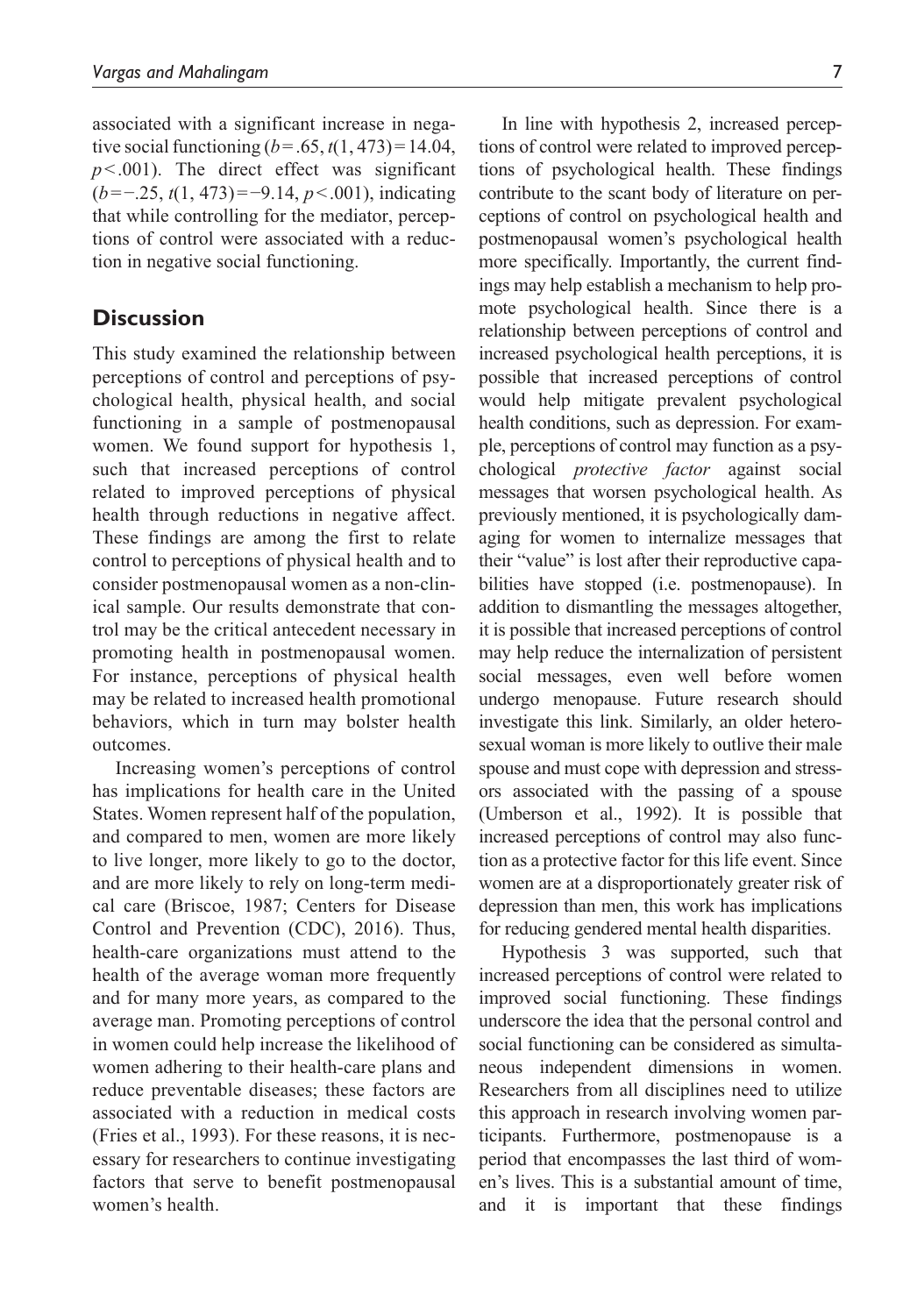are translated into pragmatic solutions to help promote women's health for the rest of their lives. While we conceptualized perceptions of control as a stable individual-level variable, research has found that perceptions of control can operate as a state as well; this suggests that control can fluctuate because of immediate contextual and interpersonal factors. Former research has illustrated a shortcoming of this finding. Women currently have less power in society, and compared to men, their individual perceptions of control are at risk. However, perceptions of control can be *augmented* within non-discriminatory interpersonal contexts. Individuals such as health-care providers should actively promote postmenopausal women's perceptions of control. For example, health-care providers can permit them the space necessary to discuss their questions and treating them with respect. Health-care providers could consider asking about women's perceptions of control, as part of a larger health assessment or checkup.

## *Limitations*

This study included a sample of postmenopausal women across various cities. However, we did not look at how multiple dimensions of control impact these outcomes. Future research should examine how "domain specific" areas of perceptions of control individually predict each dimension of health. In addition, each of the mediation analyses within this study demonstrated a significant direct effect, in the presence of a significant indirect effect, implying that other variables may exist in the current model, such as cortisol. Future research could validate the subjective health perceptions by considering biological indicators of health, such as telomere length. Telomeres are DNA caps located at the end of chromosomes, and they protect chromosomes from deterioration (Muzumdar and Atzmon, 2012). As individuals age, the length of telomeres decreases. However, the rate of decline in telomere length is exacerbated with poor physical and psychological health (e.g. Epel et al., 2004). Furthermore, shortened telomere length is associated with negative health

conditions such as myocardial infarction (Zee et al., 2009). It is possible that the model in this study could predict an individual's telomere length, which would be indicative of an individual's health status.

## **Conclusion**

The results reveal a significant relationship between perceptions of control and increased perceptions of psychological, physical, and social health for postmenopausal women. This study is among the first to examine how perceptions of control may help promote health perceptions of postmenopausal women and adds to a limited body of literature on the psychological health of postmenopausal women.

#### **Acknowledgements**

The authors would like to thank the Study of Women's Health Across the Nation for their efforts in collecting data on women's health.

#### **Declaration of Conflicting Interests**

The author(s) declared no potential conflicts of interest with respect to the research, authorship, and/or publication of this article.

#### **Funding**

The author(s) received no financial support for the research, authorship, and/or publication of this article.

## **ORCID iD**

Emily A Vargas **D** [https://orcid.org/0000-0001-](https://orcid.org/0000-0001-8551-2432) [8551-2432](https://orcid.org/0000-0001-8551-2432)

## **References**

- Abele AE and Wojciszke B (2007) Agency and communion from the perspective of self versus others. *Journal of Personality and Social Psychology* 93(5): 751–763.
- Afifi M (2007) Gender differences in mental health. *Singapore Medical Journal* 48(5): 385–391.
- Alogna M (1980) Perception of severity of disease and health locus of control in compliant and noncompliant diabetic patients. *Diabetes Care* 3: 533–534.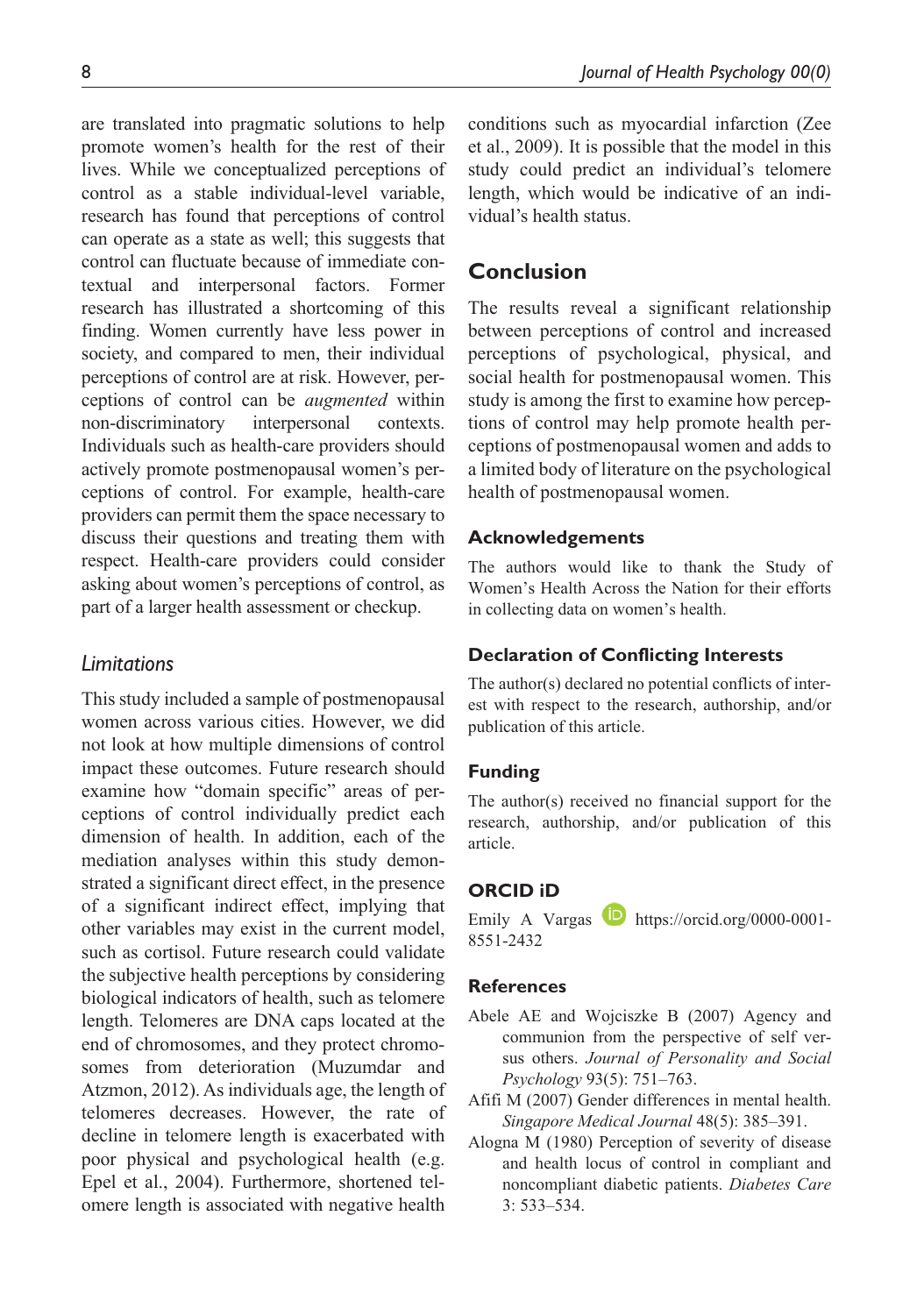- Asbury EA, Chandrruangphen P and Collins P (2006) The importance of continued exercise participation in quality of life and psychological well-being in previously inactive postmenopausal women: A pilot study. *Menopause* 13(4): 561–567.
- Berglund E, Lytsy P and Westerling R (2014) The influence of locus of control on self-rated health in context of chronic disease: A structural equation modeling approach in a cross sectional study. *BMC Public Health* 14(1): 492.
- Brenneman SK, Barrett-Connor E, Sajjan S, et al. (2006) Impact of recent fracture on healthrelated quality of life in postmenopausal women. *Journal of Bone and Mineral Research* 21(6): 809–816.
- Briscoe ME (1987) Why do people go to the doctor? Sex differences in the correlates of GP consultation. *Social Science & Medicine* 25(5): 507–513.
- Bromberger JF and Matthews KA (1996) A longitudinal study of the effects of pessimism, trait anxiety, and life stress on depressive symptoms in middle-aged women. *Psychology and Aging* 11(2): 207–213.
- Carpenter JS, Andrykowski MA, Cordova M, et al. (1998) Hot flashes in postmenopausal women treated for breast carcinoma: Prevalence, severity, correlates, management, and relation to quality of life. *Cancer* 82(9): 1682–1691.
- Centers for Disease Control and Prevention (CDC) (2016) Health, United States, 2016: With chartbook on long-term trends in health. Available at: [https://www.cdc.gov/nchs/data/hus/hus16.](https://www.cdc.gov/nchs/data/hus/hus16.pdf#015) [pdf](https://www.cdc.gov/nchs/data/hus/hus16.pdf#015)
- Cohen S and Wills TA (1985) Stress, social support, and the buffering hypothesis. *Psychological Bulletin* 98(2): 310–357.
- Corah NL (1973) Effect of perceived control on stress reduction in pedodontic patients. *Journal of Dental Research* 52(6): 1261–1264.
- Dennerstein L (1996) Well-being, symptoms and the menopausal transition. *Maturitas* 23(2): 147–157.
- Diekman AB and Eagly AH (2000) Stereotypes as dynamic constructs: Women and men of the past, present, and future. *Personality and Social Psychology Bulletin* 26(10): 1171–1188.
- Eagly AH and Steffen VJ (1984) Gender stereotypes stem from the distribution of women and men into social roles. *Journal of Personality and Social Psychology* 46(4): 735–754.
- Epel ES, Blackburn EH, Lin J, et al. (2004) Accelerated telomere shortening in response to life stress. *Proceedings of the National Academy of Sciences of the United States of America* 101(49): 17312–17315.
- Espeland MA, Rapp SR, Shumaker SA, et al. (2004) Conjugated equine estrogens and global cognitive function in postmenopausal women: Women's Health Initiative Memory Study. *JAMA* 291(24): 2959–2968.
- Fredrickson BL and Roberts TA (1997) Objectification theory: Toward understanding women's lived experiences and mental health risks. *Psychology of Women Quarterly* 21(2): 173–206.
- Fries JF, Koop CE, Beadle CE, et al. (1993) Reducing health care costs by reducing the need and demand for medical services. *New England Journal of Medicine* 329(5): 321–325.
- García MFM, Ramírez MG and Jariego IM (2002) Social support and locus of control as predictors of psychological well-being in Moroccan and Peruvian immigrant women in Spain. *International Journal of Intercultural Relations* 26(3): 287–310.
- Gourounti K, Anagnostopoulos F, Potamianos G, et al. (2012) Perception of control, coping and psychological stress of infertile women undergoing IVF. *Reproductive Biomedicine Online* 24(6): 670–679.
- Gracia CR, Sammel MD, Freeman EW, et al. (2005) Defining menopause status: Creation of a new definition to identify the early changes of the menopausal transition. *Menopause* 12(2): 128–135.
- Grote NK, Bledsoe SE, Larkin J, et al. (2007) Stress exposure and depression in disadvantaged women: The protective effects of optimism and perceived control. *Social Work Research* 31(1): 19–33.
- Halbreich U, Rojansky N, Palter S, et al. (1995) Estrogen augments serotonergic activity in postmenopausal women. *Biological Psychiatry* 37(7): 434–441.
- Hayes AF (2012) PROCESS: A versatile computational tool for observed variable mediation, moderation, and conditional process modeling (White paper). Available at: [http://www.](http://www.afhayes.com/public/process2012.pdf) [afhayes.com/public/process2012.pdf](http://www.afhayes.com/public/process2012.pdf)
- Hirschfeld R, Montgomery SA, Keller MB, et al. (2000) Social functioning in depression: A review. *The Journal of Clinical Psychiatry* 61: 268–275.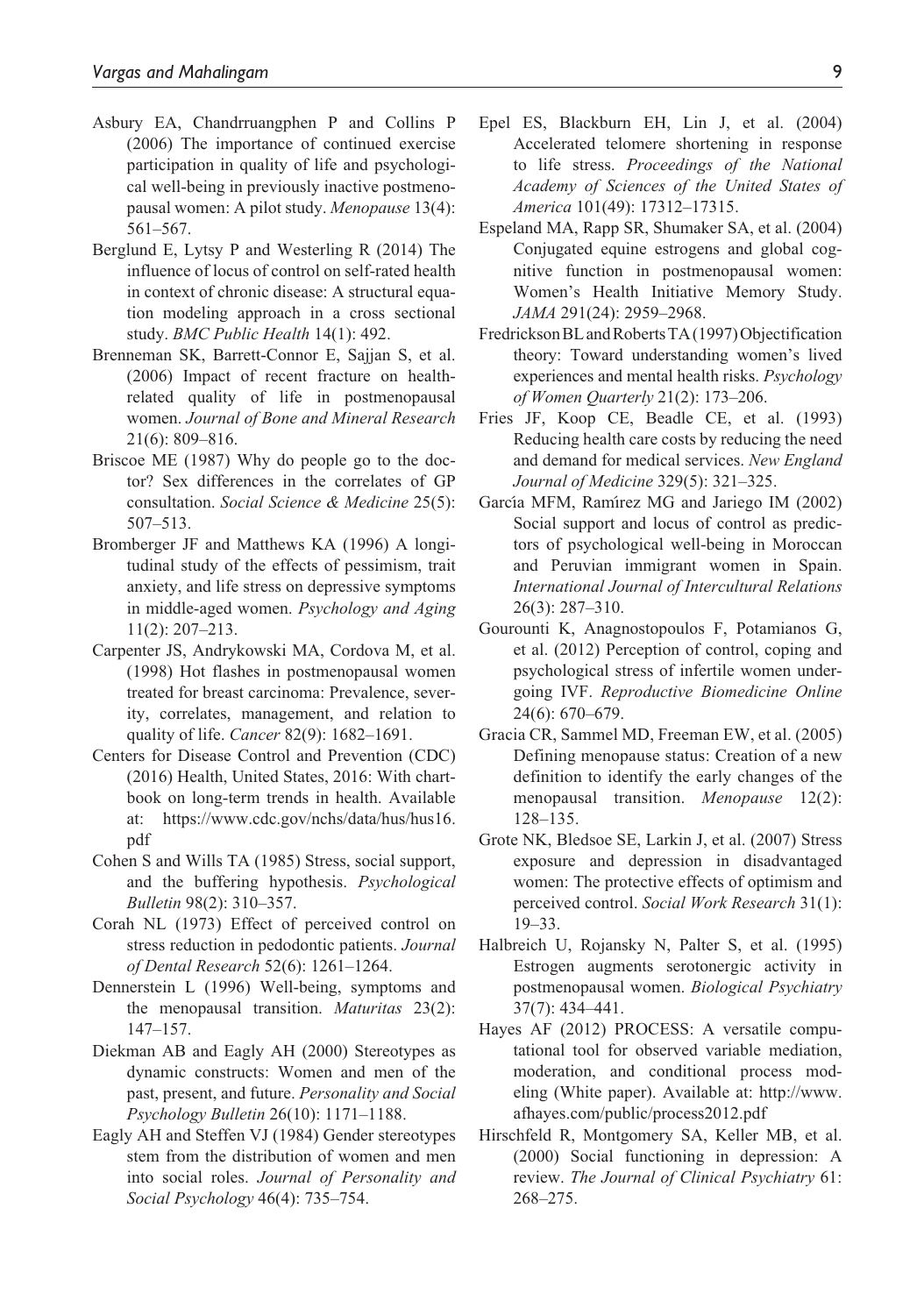- Kim C, McGorray SP, Bartholomew BA, et al. (2005) Depressive symptoms and heart rate variability in postmenopausal women. *Archives of Internal Medicine* 165(11): 1239–1244.
- Lachman ME, Agrigoroaei S, Murphy C, et al. (2010) Frequent cognitive activity compensates for education differences in episodic memory. *The American Journal of Geriatric Psychiatry* 18(1): 4–10.
- Lachman ME and Firth K (2004) The adaptive value of feeling in control during midlife. In: Brim OG, Ryff CD and Kessler RC (eds) *How Healthy We Are? A National Study of Well-Being at Midlife*. Chicago, IL: University of Chicago Press, pp. 320–349.
- Lachman ME, Neupert SD and Agrigoroaei S (2011) Chapter 11: The relevance of control beliefs for health and aging. In: Schaie KW and Willis SL (eds) *Handbook of the Psychology of Aging*, vol. 7. Cambridge, MA: Academic Press, pp. 175–190.
- Leiblum SR, Koochaki PE, Rodenberg CA, et al. (2006) Hypoactive sexual desire disorder in postmenopausal women: US results from the Women's International Study of Health and Sexuality (WISHeS). *Menopause* 13(1): 46–56.
- Lindamer LA, Buse DC, Lohr JB, et al. (2001) Hormone replacement therapy in postmenopausal women with schizophrenia: Positive effect on negative symptoms? *Biological Psychiatry* 49(1): 47–51.
- Mitchell RE and Hodson CA (1983) Coping with domestic violence: Social support and psychological health among battered women. *American Journal of Community Psychology* 11(6): 629–654.
- Muzumdar R and Atzmon G (2012) Telomere length and aging. In: Li B (ed.) *Reviews on Selected Topics of Telomere Biology*. Rijeka: InTech, pp.  $3 - 30.$
- Nolen-Hoeksema S (2001) Gender differences in depression. *Current Directions in Psychological Science* 10(5): 173–176.
- Preacher KJ and Hayes AF (2004) SPSS and SAS procedures for estimating indirect effects in simple mediation models. *Behavior Research Methods, Instruments, & Computers* 36(4): 717–731.
- Rodin J and Ickovics JR (1990) Women's health: Review and research agenda as we approach the 21st century. *American Psychologist* 45(9): 1018–1034.
- Rotter JL (1954) *Social Learning and Clinical Psychology*. Englewood Cliffs, NJ: Prentice Hall.
- Rudman LA (1998) Self-promotion as a risk factor for women: The costs and benefits of counterstereotypical impression management. *Journal of Personality and Social Psychology* 74(3): 629–645.
- Russo NF (1976) The motherhood mandate. *Journal of Social Issues* 32(3): 143–153.
- Sandler IN and Lakey B (1982) Locus of control as a stress moderator: The role of control perceptions and social support. *American Journal of Community Psychology* 10(1): 65–80.
- Smith CE, Fernengel K, Holcroft C, et al. (1994) Meta-analysis of the associations between social support and health outcomes. *Annals of Behavioral Medicine* 16: 352–362.
- Solomon Z, Mikulincer M and Avitzur E (1988) Coping, locus of control, social support, and combat-related posttraumatic stress disorder: A prospective study. *Journal of Personality and Social Psychology* 55(2): 279–285.
- Sutton-Tyrrell K, Selzer F, Sowers M, et al. (2014) *Study of Women across the Nation (SWAN), 2006-2008: Visit 10 Dataset (ICPSR 32961-v1)*. Ann Arbor, MI: Inter-university Consortium for Political and Social Research (Distributor), 8 October. Available at: [https://doi.org/10.3886/](https://doi.org/10.3886/ICPSR32961.v1) [ICPSR32961.v1](https://doi.org/10.3886/ICPSR32961.v1)
- Umberson D, Crosnoe R and Reczek C (2010) Social relationships and health behavior across life course. *Annual Review of Sociology* 36: 139– 157.
- Umberson D, Wortman CB and Kessler RC (1992) Widowhood and depression: Explaining longterm gender differences in vulnerability. *Journal of Health and Social Behavior* 33: 10–24.
- Vargas EA, Mahalingam R, Michaels B, et al. (2017) Perceptions of control in women undergoing cancer-related surgery on psychological perceptions of health. *Sex Roles*. Epub ahead of print 13 November. DOI: 10.1007/s11199-017-0865- 5.
- Wallston BS, Wallston KA, Kaplan GD, et al. (1976) Development and validation of the health locus of control (HLC) scale. *Journal of Consulting and Clinical Psychology* 44(4): 580–585.
- Ware JE Jr and Sherbourne CD (1992) The MOS 36-item short-form health survey (SF-36): I. Conceptual framework and item selection. *Medical Care* 30: 473–483.